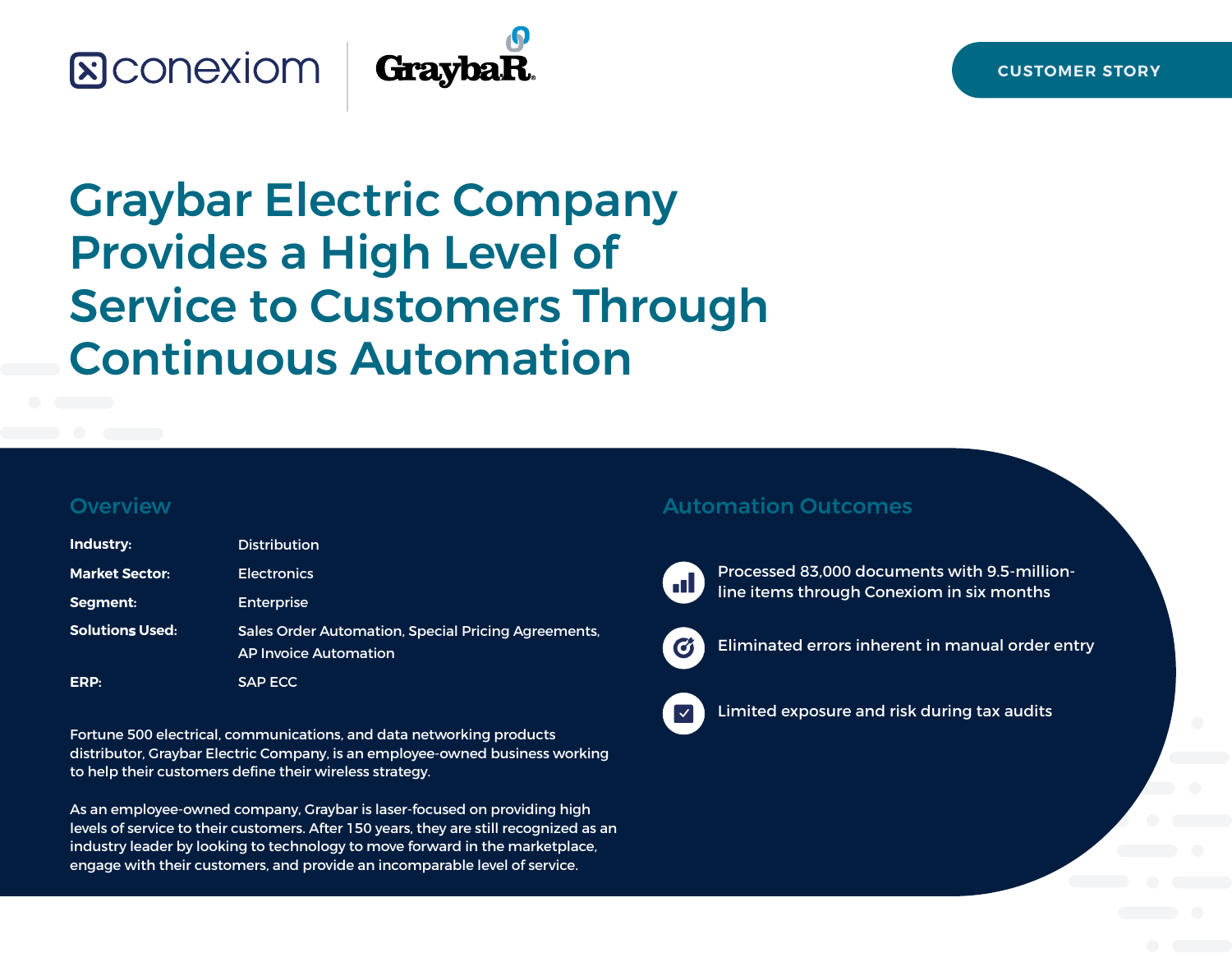# Challenge

When beginning their continuous improvement initiative, Graybar found their team spending a lot of time on tasks which were not focused on providing value to their customers. With intensive, high-volume transactions, Graybar needed to eliminate human error inherent in manual order entry while improving their customer service representatives' productivity.

"Wholesale distribution in itself is very low margin, very intensive, with high volume transactions," says Rose McDaniel, Director of National Operations at Graybar. As part of the initiative, Graybar looked to technology to reduce touchpoints and manage requirements around taxability, pricing agreements, and customer arrangements.

While some of Graybar's customers were already using automation technologies such as PunchOut and EDI, many did not have the technology in place to utilize the solutions, thus requiring Graybar's employees to spend their time on non-value adding tasks.

Conexiom allows us to reduce errors. It allows us to perform massive, repetitive tasks that are so labor-intensive for employees. Every error takes you three times as much effort to correct than doing it right the first time. If I make a mistake, my customers get to see it. With Conexiom, we show our customers that we provide timely, accurate service, without errors."

ROSE M<sup>c</sup>DANIEL, DIRECTOR OF NATIONAL OPERATIONS

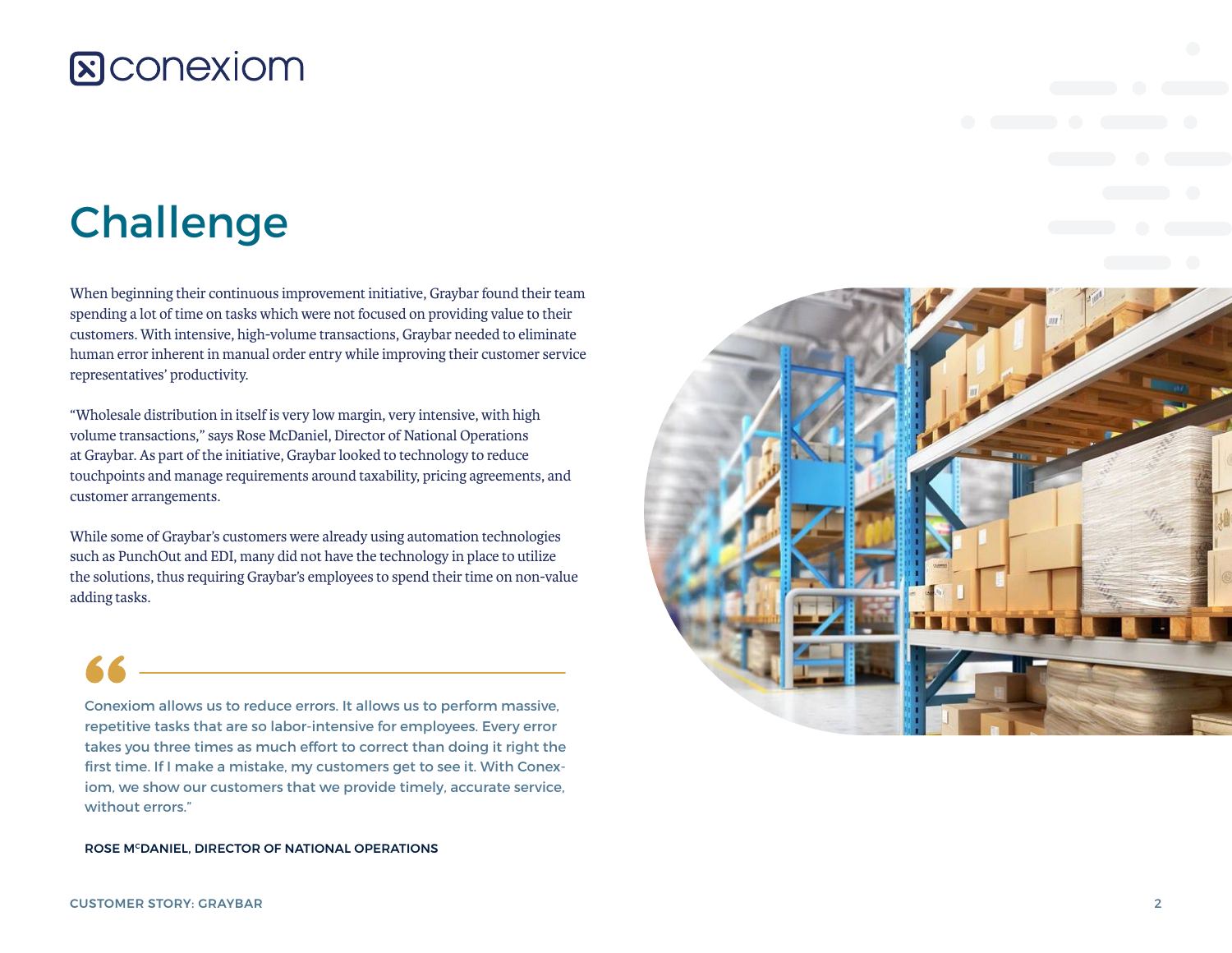# Solution

Via Conexiom's marketing efforts, Graybar found The Conexiom Platform, an intelligent, touchless, document automation platform purpose-built for automating critical and complex B2B document transactions and began a pilot for five customers. **Over the last five years, they have moved from the initial five customers to over 1,500.**

On The Conexiom Platform, Graybar no longer experiences errors that come with manual order entry. The orders are loaded into the system like an EDI transaction without the need for customers to change anything on their side. Graybar's team no longer worries about re-keying or reprocessing data that comes in the standard format, which enables them to spend more time with their customers.

Not only has Conexiom provided a solution to automate Graybar's sales orders, they also built a custom solution to load and validate tax certificates for over 60% of Graybar's customer base directly into their ERP system, SAP ECC. This improved accuracy has limited their exposure and risk during tax audits.

According to McDaniel, "Conexiom put a great deal of effort into designing, developing, and delivering this labor-intensive solution. They had a dedicated team who worked nonstop to provide a high level of accuracy."

"In 2019, we created an award for technology partners who provided innovation and collaboration to meet our business needs. It was awarded to Conexiom for their work on our tax certificates. The outcome provided improvements that we did not think were possible," she continues.

"Conexiom is the type of provider that I hope Graybar is to our customers."

ROSE M<sup>c</sup>DANIEL, DIRECTOR OF NATIONAL OPERATIONS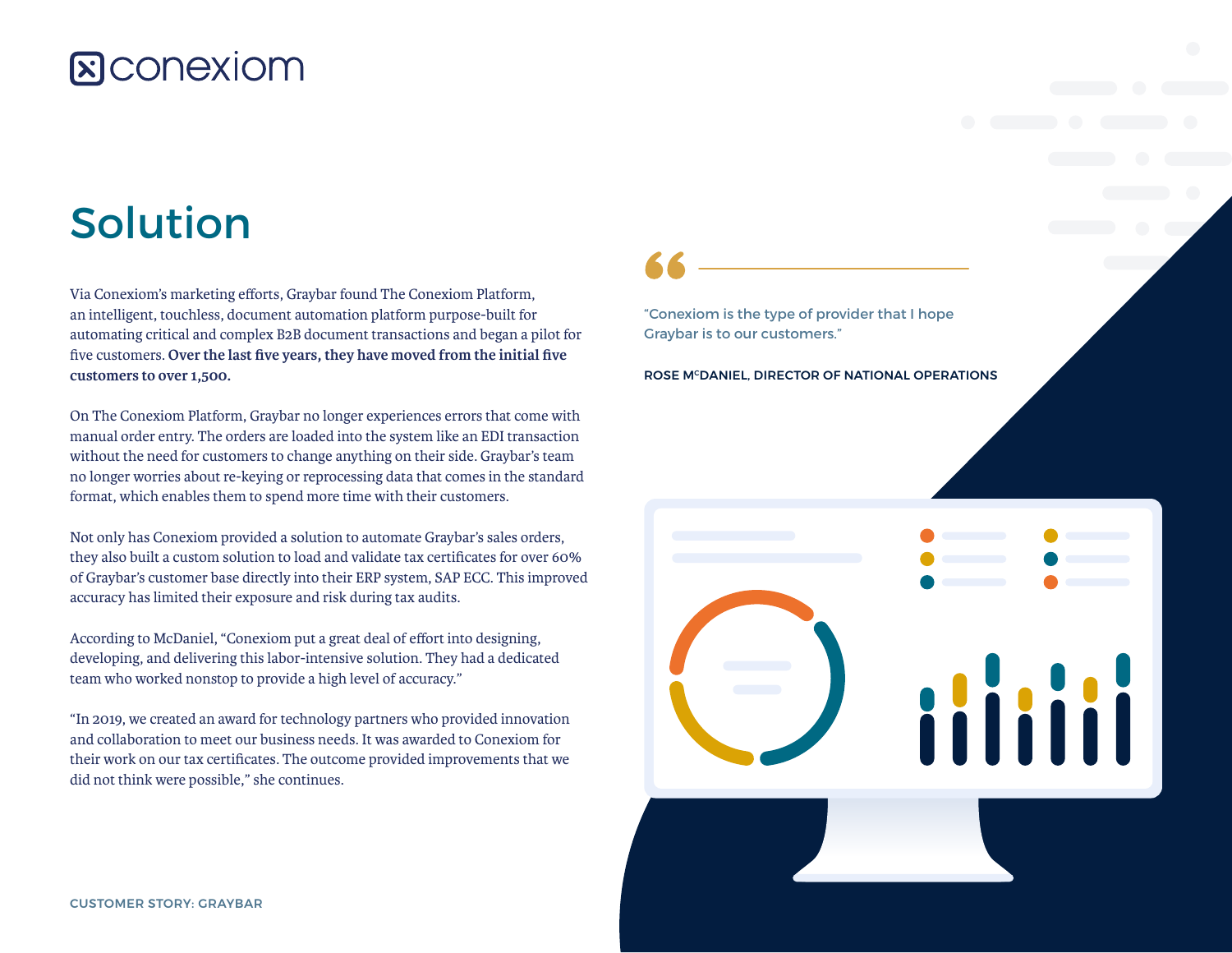# Business Outcomes

In the first half of 2021, Graybar processed 83,000 documents with 9.5-millionline items through Conexiom.

Now, employees are empowered to spend more time with customers allowing them to provide a higher-level of service. They can help customers find solutions to issues that require in-depth knowledge and experience with Graybar's products and services.

McDaniel says, "Graybar has been around for more than 150 years because we keep innovating and adapting to meet the needs of our customers. We equip our employees with the best tools, like Conexiom, to serve our customers well. Powering the new era is all about using technology to move us forward in the marketplace, engaging with our customers and delivering solutions to keep up with their everchanging needs, and providing a level of service no one else can provide."

With Conexiom, Graybar is helping their employees and customers achieve more.



"In the past, we looked at Conexiom as a productivity gain. It was a tool that reduced the amount of time our employees had to spend on redundant tasks. However, we've realized it's changed how we do business. It is a tool that we use so that we can provide better service to not only our customers, but also to other aspects of our business."

ROSE M<sup>c</sup>DANIEL, DIRECTOR OF NATIONAL OPERATIONS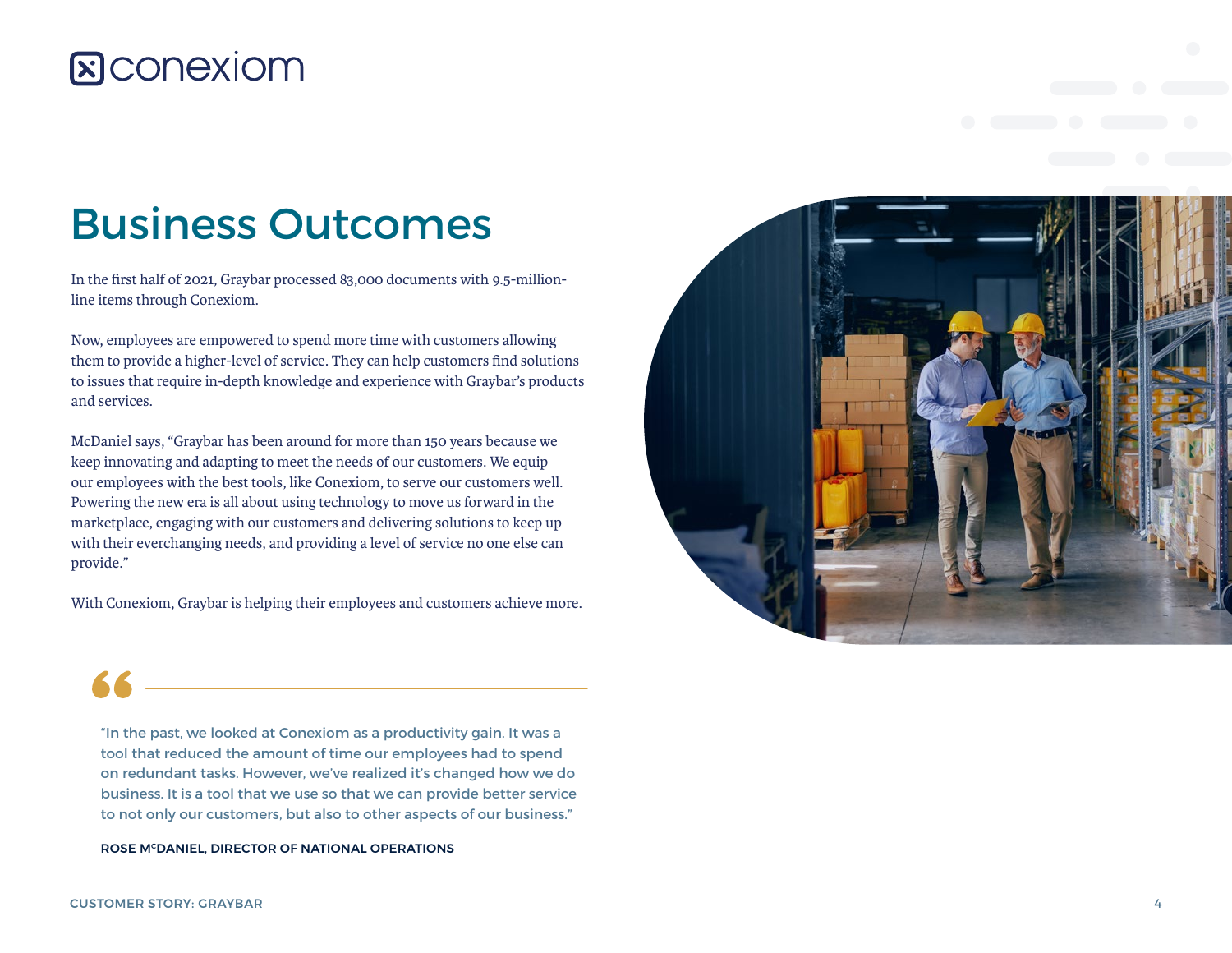# Partnership Timeline

## **2016**

Graybar selects Conexiom's Sales Order Automation (SOA) solution and begins with 5 customers in the pilot stage.

#### **2018**

Graybar adds custom built tax certificate solution – the first Conexiom customer to do so.

This tax certificate solution loads and validates tax certificates for over 60% of Graybar's customer base directly into their ERP system, SAP ECC. This improved accuracy has limited their exposure and risk during tax audits.

### **2021**

Graybar processes 83,000 documents with 9.5-million-line items through Conexiom in the first half of the year.

By the end of the year, Graybar processes 246,351 documents with 26,357,769 line-items through Conexiom.

#### CUSTOMER STORY: GRAYBAR 5

**R**CONEXIOM

## **GraybaR**

#### **2017**

Graybar adds email analytics and Special Pricing Agreement (SPA) Automation. They are the first Conexiom SPA customer.

Graybar begins project to onboard 500 SOA customers. This is rolled out in less than 6 months.

#### **2019**

Graybar awards Conexiom with their inaugural "Technology Innovation Award" for Conexiom's development of the tax certificate solution.

Graybar wins the Vertex Innovation Award for their complete tax transformation that optimizes their overall business processes and honors their ability to apply Conexiom's tax technology in unique ways to solve complex problems and drive business value.